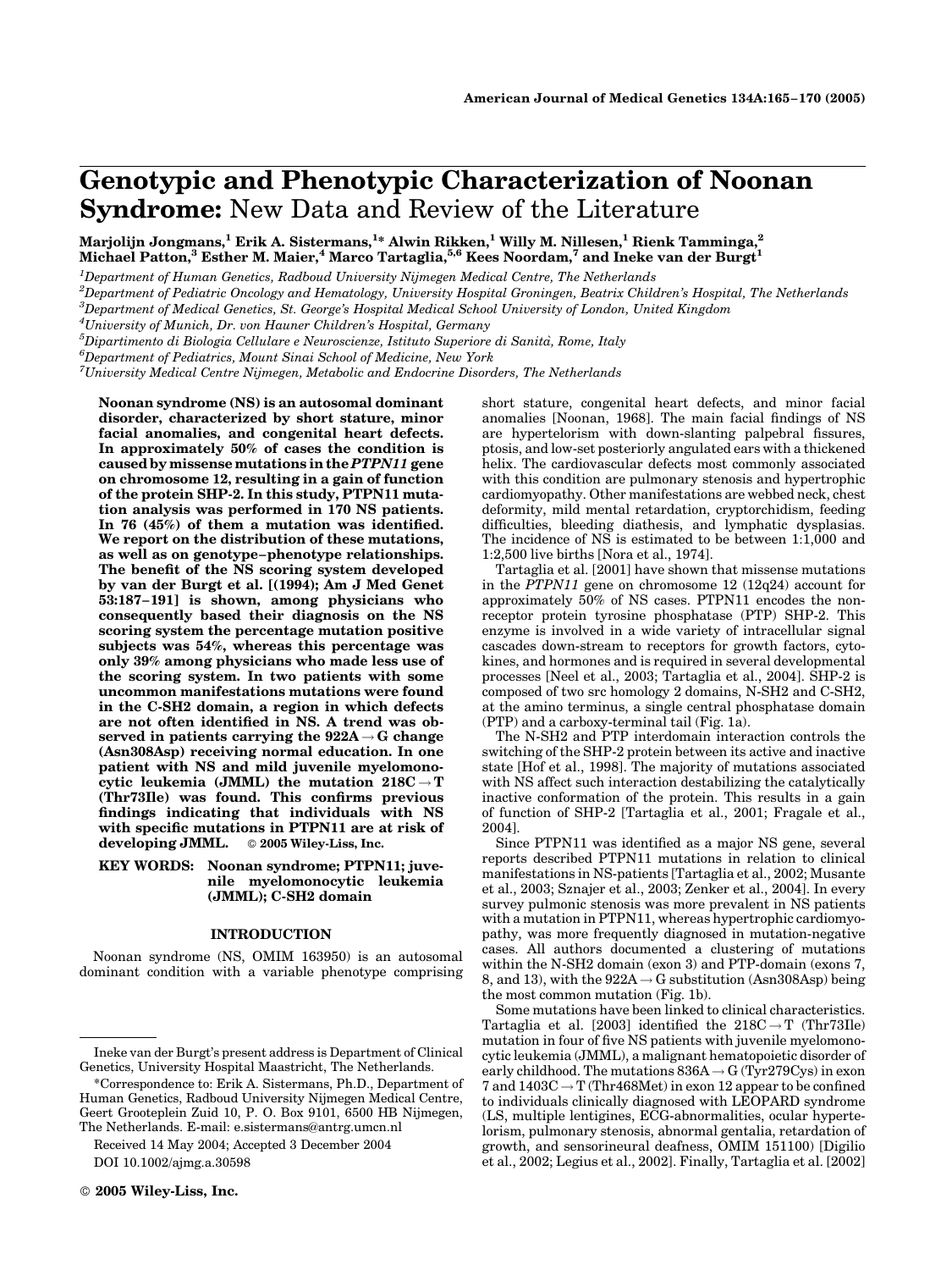

Fig. 1. a: The PTPN11 gene and the protein it codes for: SHP-2. SHP-2 consists of two Src homology domains 2 (N-SH2 + C-SH2) and a protein tyrosine phosphatase (PTP) domain. b: Distribution of PTPN11 mutations in five previous published reports [Musante et al., 2003, n = 23; Sarkozy et al., 2003, n = 23; Sznajer et al., 2003, n = 55; Tartaglia et al., 2002, n = 54, Zenker et al., 2004, n = 32] and in the current cohort of 76 Noonan syndrome (NS) patients. The numbers above the columns indicate the location of the amino acid substitutions. The schematic domain structure of SHP-2 is also shown. N-SH2 and C-SH2 indicate respectively the two amino-terminal Src homology two domains, PTP indicates the PTP domain.

noted that in their cohort no subject carrying the common Asn308Asp mutation was enrolled in special education.

In this study the manifestations of 56 NS patients with a proven PTPN11 mutation are analyzed. We performed a genotype–phenotype analysis, reviewed the literature on this subject, and evaluated the NS scoring system developed by van der Burgt et al. [1994]. Special attention was paid to two patients with some uncommon traits, both carrying a  $417\overline{G} \rightarrow C$  mutation in the C-SH2 domain and to a patient presenting with mutation  $218C \rightarrow T$  (Thr73Ile), which is correlated with a high risk of developing JMML.

# PATIENTS AND METHODS

## Patients

In the laboratory for DNA-diagnostics of the University Medical Center Nijmegen (UMCN) the PTPN11 gene was screened for mutations in 170 unrelated index patients, who were clinically considered as NS patients. Of these patients 63 (37%) were diagnosed by 3 physicians of the UMCN, who based their diagnosis on the NS scoring system developed by van der Burgt et al. [1994]. The other 107 patients (63%) were diagnosed by referring physicians. From 56 of 76 mutationpositive patients informed consent was obtained for further study. This group included 32 males (57%) and 24 females (43%). We sampled data on minor anomalies, height, heart defects, sternal malformations, webbed neck, cryptorchidism, hematologic findings, feeding difficulties, psychomotor development, and family history.

### Mutation Screening

Genomic DNA was isolated from blood by a simple saltprecipitation method [Miller et al., 1988]. Exons 1, 2, 3, 4, 7, 8, 12, 13, and 14 were amplified by PCR using the primers described by Tartaglia et al. [2002] that were adapted for use with M13 sequencing primers. All PCRs except for exon 1 were carried out using AmpliTaq Gold (Applied Biosystems, Nieuwerkerk a/d IJssel, The Netherlands) starting with an initial denaturation step ( $93^{\circ}$ C, 7 min) followed by 37 PCR cycles (93°C, 30 sec;  $55^{\circ}$ C, 1 min; 73°C, 1 min) and a final elongation step (72 $\textdegree$ C, 5 min). Exon 1 was amplified using the Invitrogen enhancer solution system (Invitrogen, Breda, The Netherlands) starting with  $5'$  denaturation at  $95^{\circ}$ C, 36 PCR cycles (95°C, 30 sec; 60°C, 30 sec; 68°C, 1 min) followed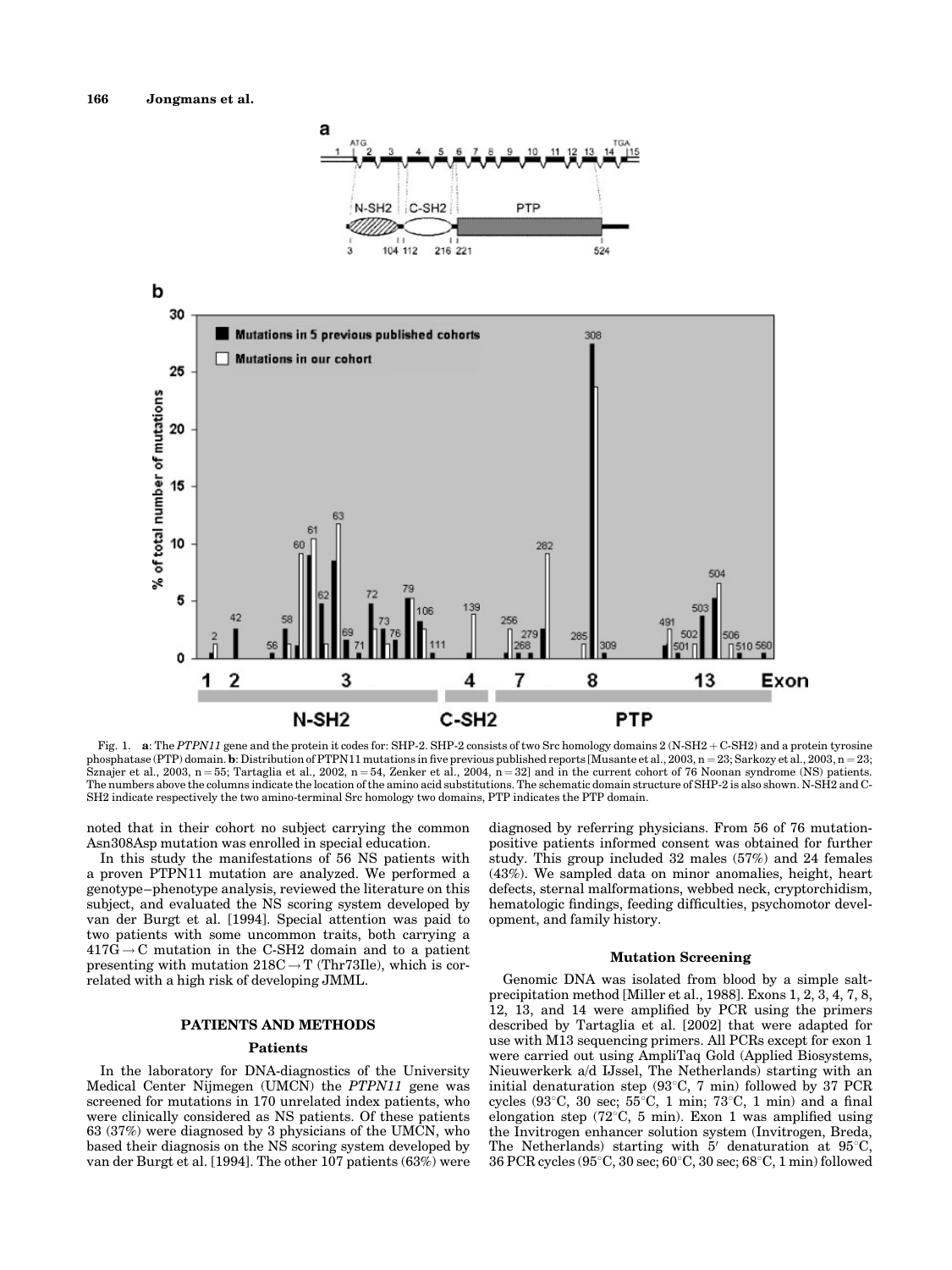| Finding           | $A = major$                                                                   | $B = minor$                                                       |  |  |
|-------------------|-------------------------------------------------------------------------------|-------------------------------------------------------------------|--|--|
| 1. Facial         | Typical face                                                                  | Suggestive face                                                   |  |  |
| 2. Cardiac        | Pulmonary valve stenosis and/or typical ECG                                   | Other defect                                                      |  |  |
| 3. Height         | $<$ p $3$                                                                     | $10$                                                              |  |  |
| 4. Chest wall     | Pectus carinatum/excavatum                                                    | Broad thorax                                                      |  |  |
| 5. Family history | First degree relative definite NS                                             | First degree relative suggestive NS                               |  |  |
| 6. Other          | All three (males): mental retardation,<br>cryptorchidism, lymphatic dysplasia | One of mental retardation, cryptorchidism, lymphatic<br>dysplasia |  |  |

TABLE I. Noonan Syndrome (NS) Scoring System [van der Burgt et al., 1994]

Definite NS, 1A plus one of 2A–6A or two of 2B–6B; 1B plus two of 2A–6A or three of 2B–6B.

by a final elongation step  $(68^{\circ}C, 7 \text{ min})$ . All PCR products were bidirectionally sequenced using M13 primers, except for exon 1 that could only be sequenced with the forward primer. Sequencing was performed using Big Dye Terminator kit version 1.1 followed by analysis on an Applied Biosystems 3730 capillairy sequencer (both from Applied Biosystems). Results were analysed using the PHRED basecaller and mutations were identified using PHRAP/PolyPHRED software and the Consed viewer (all from University of Washington, Seattle).

# RESULTS

# Frequency and Distribution of Mutations

In 76 (45%) of 170 clinically suspected NS patients sent for PTPN11 analysis a mutation was identified. In total we detected 24 different mutations, all heterozygous missense changes.

Of all mutations 48.7% were located in the N-SH2 domain, a same percentage affected the PTP domain, while 2.6% of lesions were within the C-SH2 domain (Fig. 1b). The mutation most often detected in our survey was the  $922A \rightarrow G$  change (Asn308Asp) in exon 8 (21%).

In patients diagnosed by the physicians involved in this study, who based their diagnosis on the NS scoring system (Table I), the percentage of mutation-positive subjects was 54% (34 out of 63). In the patient group diagnosed by referring physicians this percentage was 39% (42 out of 107).

Of the 56 mutation-positive NS patients included in our clinical study, 39 subjects were unrelated sporadic patients and 17 subjects were index patients of independent families. In all 17 families the mutation co-segregates with the syndrome. Among the families segregating the disorder, transmission of the mutation was maternal in 13 families and paternal in 4 families.

## Genotype–Phenotype Relationships

In Table II the distribution of several characteristics of NS is summarized, grouped by the exon in which a mutation was detected. The most frequent traits in our study group are a typical face (86%) and cryptorchidism in males (84%). Valvular pulmonary stenosis was the most common congenital heart defect, present in 68% of patients. Hypertrophic obstructive cardiomyopathy was diagnosed in 7% and 25% of subjects did not have any heart defect at all.

|                                                                 | Exon $3(\%)$ | Exon 4           | Exon $7$ $(\%)$ | Exon $8$ $(\%)$ | Exon 13 $(\%)$ | Total $(\%)$ |
|-----------------------------------------------------------------|--------------|------------------|-----------------|-----------------|----------------|--------------|
| No. of subjects                                                 | 26           | $\overline{2}$   | 5               | 15              | 8              | 56           |
| Sex: male                                                       | 15(58)       | $\boldsymbol{0}$ | 3(60)           | 7(47)           | 7(88)          | 32(57)       |
| Familial                                                        | 10(38)       | $\boldsymbol{0}$ | 1(20)           | 2(13)           | 4(50)          | 17(30)       |
| Short stature                                                   |              |                  |                 |                 |                |              |
| $<$ p $3$                                                       | 20 (77)      | $\boldsymbol{2}$ | 4(80)           | 13 (87)         | 2(25)          | 41 (73)      |
| $p10$                                                           | 4(15)        |                  | 1(20)           | 2(13)           | 3(38)          | 10(18)       |
| $>$ p $10$                                                      | 2(8)         |                  |                 | $\Omega$        | 3(38)          | 5(9)         |
| Heart defect                                                    |              |                  |                 |                 |                |              |
| <b>VPS</b>                                                      | 19 (73)      | $\mathbf{1}$     | 2(40)           | 10(67)          | 6(75)          | 38 (68)      |
| <b>HOCM</b>                                                     | 2(8)         |                  |                 | 1(7)            | 1(13)          | 4(7)         |
| <b>ASD</b>                                                      | 9(35)        |                  | 1(20)           | 4(27)           | 3(38)          | 17(30)       |
| Other                                                           | 4(15)        |                  |                 | 2(13)           | 1(13)          | 7(13)        |
| No heart defect                                                 | 5(19)        | $\mathbf{1}$     | 2(40)           | 4(27)           | 1(13)          | 14(25)       |
| Face                                                            |              |                  |                 |                 |                |              |
| Typical                                                         | 24 (92)      | $\mathbf{1}$     | 4(80)           | 13(87)          | 6(75)          | 48 (86)      |
| Suggestive                                                      | 2(8)         | $\mathbf{1}$     | 1(20)           | 1(7)            | 2(25)          | 7(13)        |
| Normal                                                          |              |                  |                 | 1(7)            |                | 1(2)         |
| Cryptorchidism                                                  | 14 (93)      |                  | 2(40)           | 6(86)           | 5(71)          | 27 (84)      |
| Pectus deformity                                                | 14(54)       | 1                | 1(20)           | 6(40)           | 2(25)          | 24 (43)      |
| Webbed neck                                                     | 5(19)        | $\mathbf 1$      | $\Omega$        | 2(13)           | 2(25)          | 10(18)       |
| Poor feeding in infancy                                         | 16(62)       | $\mathbf{1}$     | 2(40)           | 9(60)           | 7(88)          | 35(63)       |
| Bleeding abnormalities                                          |              |                  |                 |                 |                |              |
| Easy bruising                                                   | 16(62)       | $\,2$            | 0               | 10(67)          | 4(50)          | 32(57)       |
| Abnormal blood test                                             | 4(15)        | $\mathbf{1}$     | $\theta$        | 3(20)           | 0              | 8(14)        |
| Delayed developmental<br>milestones and/or<br>special education | 15(58)       | $\overline{2}$   | 2(40)           | 5(33)           | 4(50)          | 28(50)       |

TABLE II. Frequency of Characteristic NS Findings Grouped by the Exon in Which a Mutation Was Detected

VPS, valvular pulmonary stenosis; HOCM, hypertrophic obstructive cardiomyopathy; ASD, atrial septal defect.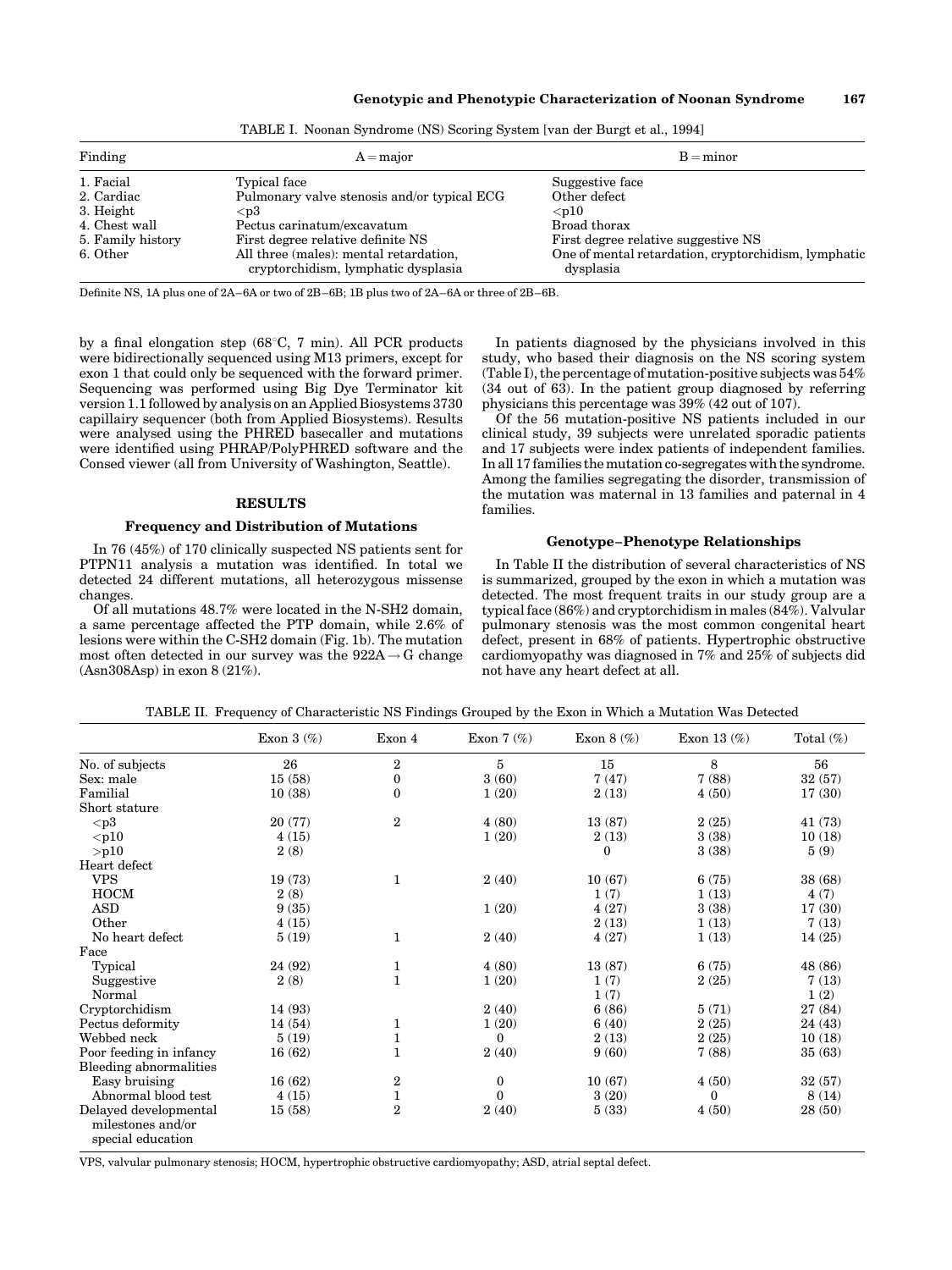### C-SH2 Domain

The  $417G \rightarrow C$  mutation resulting in a Glu139Asp substitution affecting the C-SH2 domain, was identified in three sporadic patients. One of them was not included in the study, because of lack of complete clinical characterization. A short description of the other two patients has been presented before [Jongmans et al., 2004].

Patient 1 (Fig. 2) was a 27-year-old woman. She had severe feeding problems in infancy and was treated for pulmonic stenosis. Intellectual development was delayed and she attended special school. As a child she had a triangular face, hooded eyelids, and low-set ears. She is of short stature and she has 2 café-au-lait spots and multiple naevi. At 18 she developed obstructive hydrocephalus, which was caused by a low-grade hypothalamic glioma.

Patient 2 was a 9-year-old girl who was born with a urachal cyst. She had several convulsions shortly after birth for which no cause was found. Her length is below the third centile. She has hypertelorism, down-slanting palpebral fissures, lowset ears, webbed neck, wide nipples; she bruises easily. In the first years of life she developed normally but now she attends a special school. Cardiac evaluation did not show any abnormalities. There are no skin changes except for a small hemangioma.

# JMML

We studied one patient with the mutation  $218C \rightarrow T$ (Thr73Ile) which is correlated with a high risk of developing JMML [Tartaglia et al., 2003]. As presented before the patient had classical NS, and presented after delivery with thrombocytopenia and hepatosplenomegaly. He was diagnosed with JMML, based on morphologic studies of peripheral blood and bone marrow smears. Because of massive splenomegaly a splenectomy was performed at 6 months. After splenectomy his clinical condition improved continuously without cytotoxic therapy. He is now 5 years old and the white blood cell count has normalized [Jongmans et al., 2004].

# DISCUSSION

In this study, we analyzed the manifestations of mutation positive NS-patients and evaluated the frequency and distribution of the mutations found in these individuals. The mutation detection rate is 45%, which corresponds with that in most other publications [Tartaglia et al., 2002; Sznajer et al., 2003]. In one report mutations were detected in 60% of patients [Zenker et al., 2004]. The authors state that this relatively high percentage was the result of stringent inclusion criteria. On the other hand they mention a significant bias



in their study: most of their propositi (58%) had been recruited from pediatric cardiology departments. This leads to an overrepresentation of patients with heart defects, a strong characteristic of NS.

The finding that a relatively high percentage of patients undoubtedly fitting the NS condition did not carry a mutation in PTPN11 confirms previous studies indicating that NS is a genetically heterogeneous syndrome. This was already proven by linkage analysis of a NS syndrome-family that did not show linkage to the 12q24 critical region [Jamieson et al., 1994]. Furthermore there is evidence for an autosomal recessive form of NS [van der Burgt and Brunner, 2000].

The distribution of the mutations identified in our study corresponds with that documented by other studies (Fig. 1b). Almost all mutations (97%) affected residues located within or close to the interacting surfaces of the PTP and N-SH2 domains. This is in agreement with the hypothesis that NS is caused by activating mutations that destabilize the intramolecular interaction involving the N-SH2 and PTP domains.

# Evaluating the NS Scoring System

van der Burgt et al. [1994] developed a diagnostic method in which six characteristic NS items are scored (Table I). This scoring system was consequently used by the three physicians involved in this study, who accounted for 37% of the patients in our study group. We do not know whether the referring physicians, responsible for the other 63% of patients, used this scoring system, but suppose that they used it on a less frequent basis.

In these two groups there is a clear difference in percentage of mutation positive patients. In the group diagnosed by the physicians using the NS scoring system, this percentage is 54%, in the referred group 40%. This underlines the benefit of the scoring system. Furthermore, all 56 mutation-positive patients matched the criteria of the NS scoring system.

Despite these results we cannot exclude the possibility of missing mutations in rare atypical cases that test positive for PTPN11 mutations when the scoring system is strictly used. However, seen the above described difference in mutation positive percentages in our study population it seems at least to be cost-effective to use the scoring system.

# C-SH2 Domain

Both patients with the  $417G \rightarrow C$  change (Glu139Asp, C-SH2 domain) presented with classical NS manifestations, but exhibited some remarkable findings as well. One patient had been diagnosed with a hypothalamic glioma. As far as we know this is the first report documenting the association of a PTPN11 mutation with a solid tumor in patients with NS. The multiple naevi in this patient are remarkable as well. Although pigmentation abnormalities can be present in NS (café-au-lait spots 10%, pigmented naevi 25% [van der Burgt, 2000]), this patient had an extreme number of naevi.

The clinical findings of only one other sporadic patient with a mutation in residue 417 were described by Musante et al. [2003] in a patient with short stature and pulmonary stenosis, hepatosplenomegaly, and leukocytosis of unknown origin since the neonatal period.

Finally a  $417G \rightarrow T$  change (Glu139Asp) was identified in an English father and his two children [Tartaglia et al., 2002]. They show typical Noonan facies and are of normal intelligence. The father had a normal echocardiography and ECG findings, the son had slightly left ventricular thickening but no pulmonary stenosis and the daughter had a murmur as an infant but later a normal echocardiogram. It is of interest that both children had profound bilateral sensorineural deafness, but as it was not present in their father it may suggest an Fig. 2. Patient 1, note the multiple naevi on the back. alternative genetic cause of deafness. No defect in the GJB2/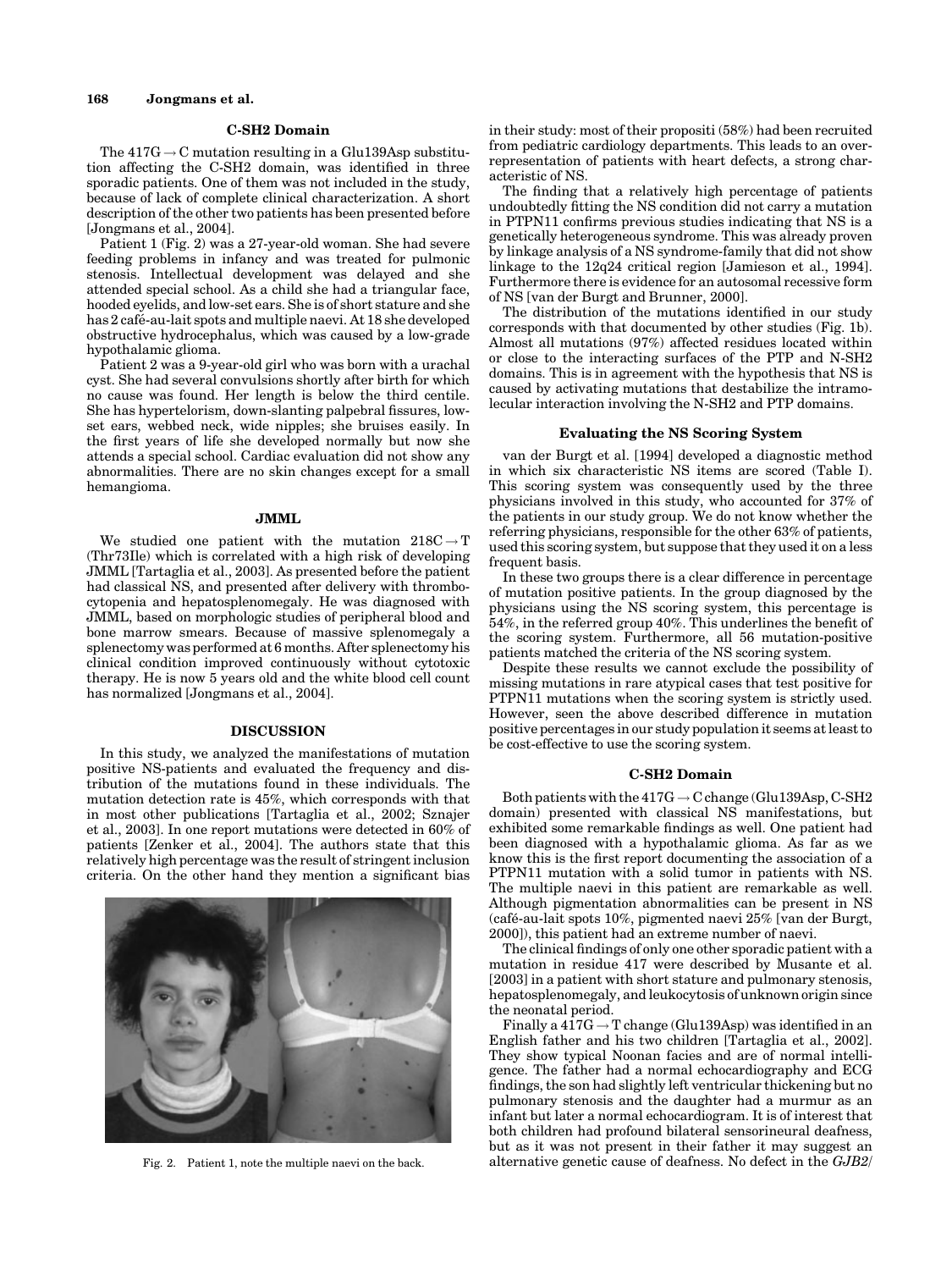CX26 gene was identified. On the subject of hearing loss in NS very few reports have been published. Sharland et al. [1992] concluded that nerve deafness is unusual (3%) in NS. In their study  $(n = 151)$  hearing loss was reported in 40%, but in most of these individuals this was due to serous otitis media.

The spectrum of clinical manifestations observed in the above mentioned patients is a good example of the phenotypic variability seen in NS. The clinical spectrum of many more patients with a mutation in the C-SH2 domain must be studied to determine if there is difference in clinical presentation compared to NS patients with a mutation in the PTP or N-SH2 domain.

The effect of mutations in C-SH2 on the function of SHP-2 is not known, although it is likely that they will be gain-offunction mutations as well. It was shown that biphosphopeptides that bind both the C-SH2 and N-SH2 domain stimulate the activity of SHP-2 much more potently and at much smaller phosphopeptide concentrations, than occupancy of only one of both domains by a single phosphorylated peptide [Pluskey et al., 1995]. Thus, the C-SH2 domain does not have a direct role in activation of SHP-2, but increases the concentration of ligand in the proximity of N-SH2 by binding one site of a biphosphorylated ligand [Hof et al., 1998].

# LS

In one 2-year-old patient with typical face, CHD (pulmonary stenosis, atrial septal defect (ASD), and hypertrophic cardiomyopathy), webbed neck, cryptorchidism, and delayed psychomotor development we detected a  $1517A \rightarrow C$  substitution (Gln506Pro, PTP domain). By binding Ala72 the glutamine residue at position 506 is directly involved in the hydrogen bonding network that stabilizes the interface between the N-SH2 domain and the PTP active sites [Hof et al., 1998]. Mutations in Ala72 have been reported in NS by other groups. This is only the third time a mutation is detected in its binding partner in the PTP domain. Loh et al. [2004] documented this amino acid change in a NS patient diagnosed with JMML. Interestingly, Conti et al. [2003] identified this mutation in a single LS patient.

Since lentigines develop later in life, especially in young patients, such as ours, the definitive diagnosis LS is difficult to make. Although it looks like the GLN506Pro mutation can give rise both to NS and LS, it is too early for final conclusions as the number of patients with this mutation is small, and the patients were young.

Consistently Tartaglia et al. [2002] included a young patient with the mutation  $836A \!\rightarrow\! G$  (Tyr279Cys) in their NS cohort. This mutation has frequently been identified in LS patients and as far as we know in no other NS patient. At the time of inclusion this patient had the facial appearance of NS with hypertrophic cardiomyopathy, short stature, and cryptorchidism. He developed severe heart failure and received a cardiac transplant after which he was lost to genetic follow up. He has recently been reassessed and was found to have developed multiple lentigenes. He has moderate hearing loss but this is attributed to chronic otitis media and has also been noted to have bleeding problems, e.g., an operation of tonsillectomy had to be abandoned because of hemorrhage. In retrospect the later development of lentigenes together with cardiomyopathy rather than pulmonary stenosis would probably favor a diagnosis of LS.

## JMML

NS has been associated with myeloid disorders [Johannes et al., 1995; Bader-Meunier et al., 1997; Choong et al., 1999]. Tartaglia et al. [2003] identified the  $218C \rightarrow T$  (Thr73Ile) mutation in four out of five NS patients with JMML. They suggested that a subgroup of individuals with NS, with specific mutations in PTPN11, are at risk of developing JMML. Loh et al. [2004] reported two more patients diagnosed with NS and JMML. In one again the  $218C \rightarrow T$  (Thr73Ile) mutation was found. In our patients the mutation  $218C \rightarrow T$  was detected in one subject diagnosed with JMML as well. This supports the hypothesis that the  $218C \rightarrow T$  mutation is associated with a high risk of developing JMML.

The patient in our cohort has now reached the age of 5 years and his white blood cell counts are completely normal. This corresponds with the clinical course in three out of four NS/ JMML patients reported by Bader-Meunier et al. [1997]. In all three cases the hematologic disease improved spontaneously, which is not in agreement with the prognosis of JMML in non-NS patients.

The pathogenesis of JMML is still poorly understood. Deregulation of the RAS signal transduction pathway is thought to play a key role, because in approximately 80% of JMML patients a mutation deregulating RAS function, due to NRAS or KRAS2 oncogenic lesions, loss-of-function mutations in NF1, or gain-of-function defects in PTPN11 can be identified [Tartaglia et al., 2004]. The relatively high prevalence of myeloproliferative features in young children with NS can now be explained with the important role of SHP-2 in the control of myeloid precursor cell proliferation and development, as well as with its modulatory function on RAS signaling.

Thr73 is directly involved in the bond between PTP and N-SH2, like most residues mutated in NS-patients. It is not clear why specifically the Thr73Ile-change causes a predisposition to JMML. Furthermore, it is not clear why the prognosis in NS patients with JMML is better than in non-NS patients with JMML. Tartaglia et al. [2003] hypothesized a model in which distinct gain-of-function thresholds for SHP-2 activity are required to induce cell-, tissue-, or developmental-specific phenotypes, each depending on the transduction network context involved in the phenotype. In such a model, SHP-2 mutants associated with NS would have milder gain-offunction effects, which are sufficient to perturb heart, craniofacial and skeletal development but inadequate to deregulate myeloid proliferation. The PTPN11 mutations observed in isolated JMML would be expected to produce proteins with the highest gains in function. Consistently, these molecular lesions have been observed prevalently as somatic defects, suggesting that they are associated with embryonic lethality. Further research on these subjects is necessary.

## $922A \rightarrow G$  and Normal Education

The  $922A \rightarrow G(Asn308Asp)$  mutation in exon 8, by Tartaglia et al. [2002] associated with normal intelligence, was present in 13 patients of our clinical study group (23%). This confirms the reputation of this nucleotide as a ''mutation hot spot'' in NS. Among these 13 patients only 3 attended special school. Except for this suspected correlation with normal education, the phenotype observed in subjects with a mutation in this position was not different from the phenotype in subjects with other mutations.

# **CONCLUSIONS**

The NS scoring system has proven its benefit for clinical use. We recommend its use in cases suggestive of NS.

We confirm the previously observed correlation in patients with the mutation  $922A \rightarrow G$  (Asn308Asp) receiving normal education.

Mutations in the C-SH2 domain are rare and seem to cause classical NS, with other remarkable findings as well. Further research on this subject is necessary.